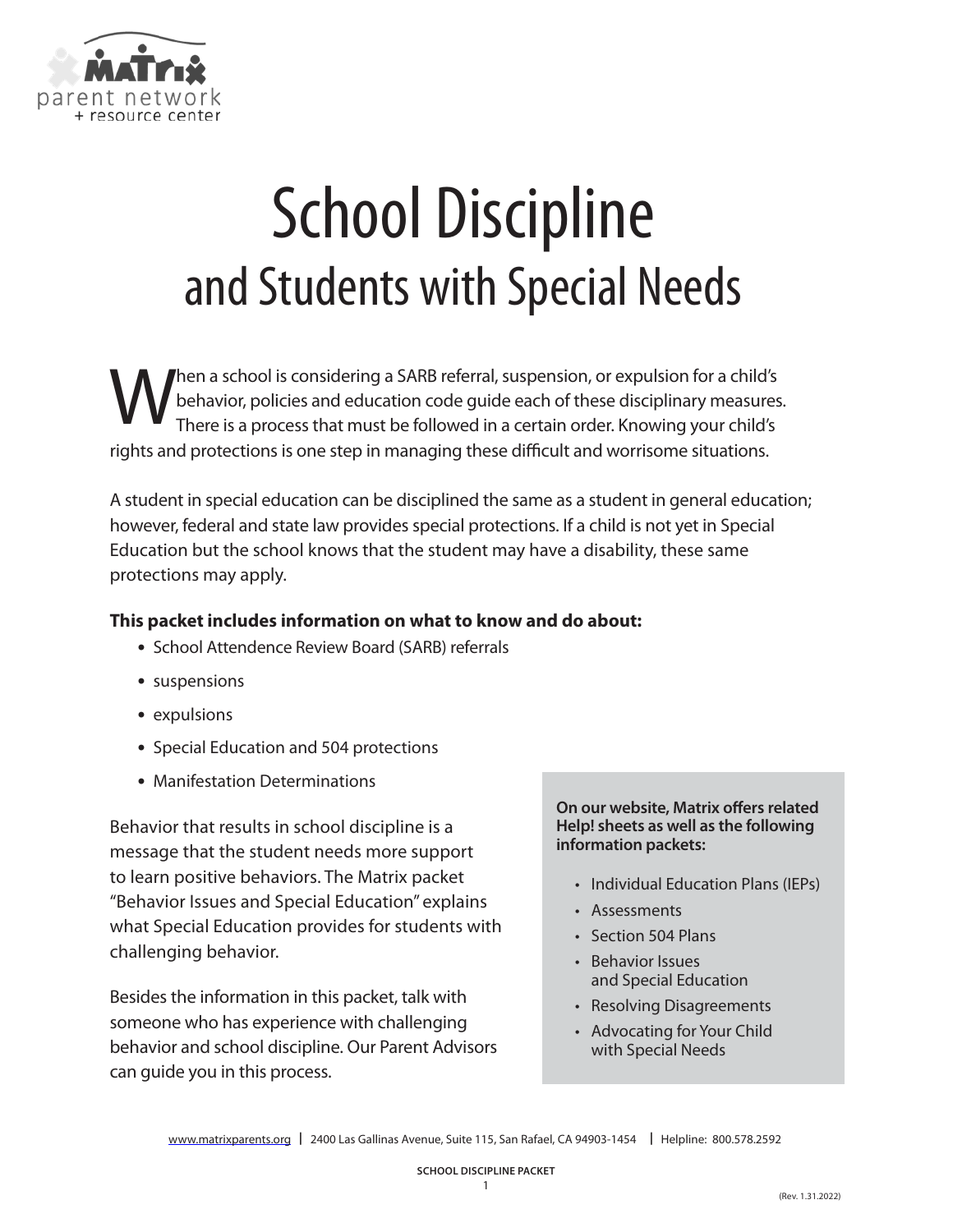

# School Discipline Resources

### **Websites**

Center for Parent Information and Resources, https:/[/www.parentcenterhub.org](https://www.parentcenterhub.org)

Positive Behavioral Interventions and Supports, California Dept. of Education, https:/[/www.pbis.org](https://www.pbis.org)

Positive Environments, Network of Trainers, https://[www.pent.ca.gov](https://www.pent.ca.gov
)

Disability Rights California, https://[www.disabilityrightsca.org](https://www.disabilityrightsca.org)

Wrightslaw, https:/[/www.wrightslaw.com](https://www.wrightslaw.com)

California Department of Education, https://[www.cde.ca.gov](https://www.cde.ca.gov)

### **Books or Articles**

*From Emotions to Advocacy: The Special Education Survival Guide* (2006) – Peter Wright, Esq., & Pamela Wright

*All About IEPs: Answers to Frequently asked Questions about IEPs* (2010) – Peter Wright, Esq.

*Responding to Problem Behavior in Schools: The Behavior Education Program* (Practical Interventions in the Schools, 2010) – Deanne Crone, Robert Horner, and Leanne Hawken

*Special Education Rights and Responsibilities* (2011) – CASE and Disability Rights California, [https://www.disabilityrightsca.org/pubs/504001Ch04.pdf](http://www.disabilityrightsca.org/pubs/504001Ch04.pdf)

*The Complete Guide to Special Education: Expert Advice on Evaluations, IEPs and Helping Kids Succeed* (2010) – Linda Wilmshurst, PhD, and Alan W. Brue

SARB Handbook on the California Department of Education website

"Eek! My Child with a Disability Keeps Getting Suspended," Disability Rights California

"Yikes! My Child with a Disability is Being Considered for Expulsion," Disability Rights California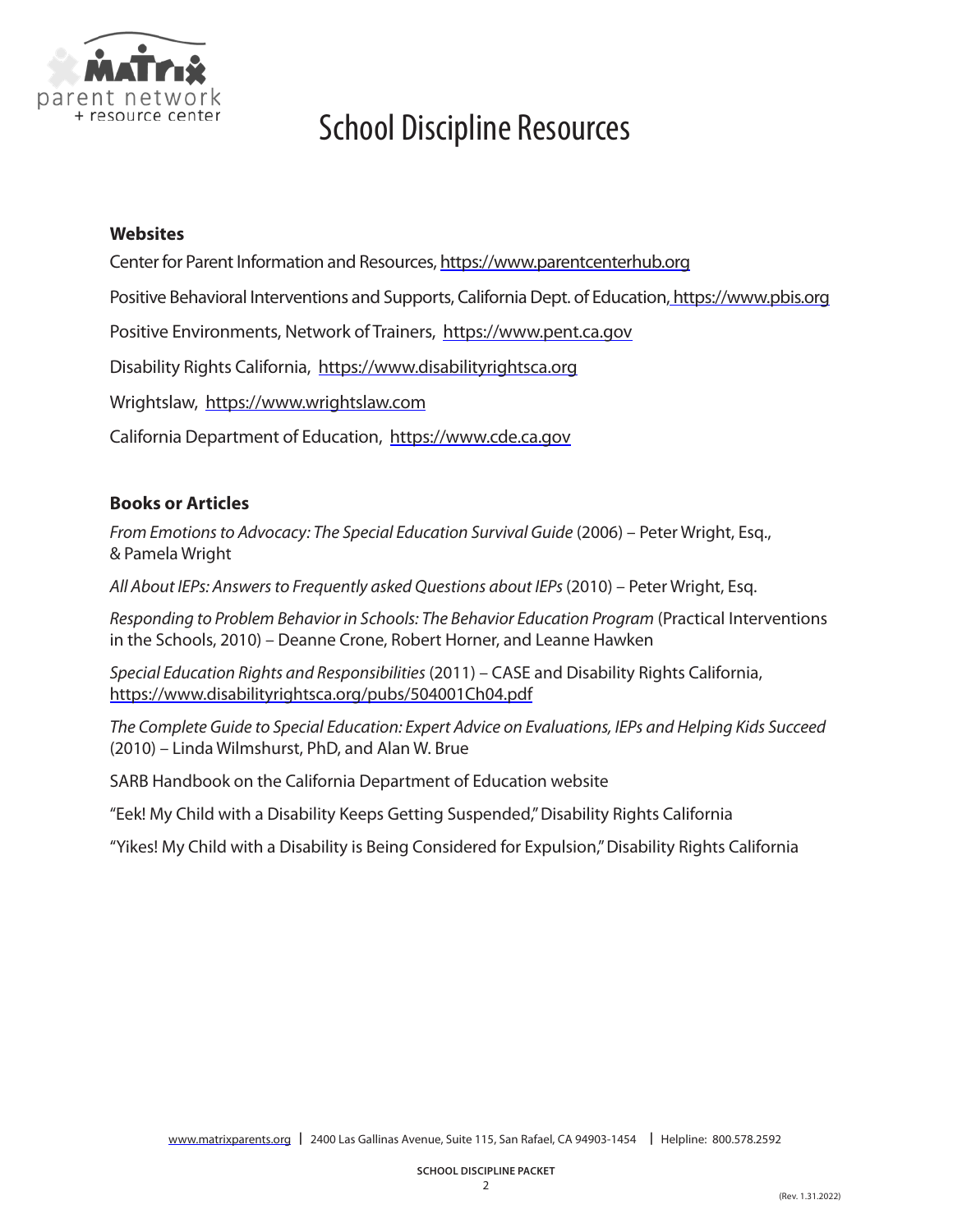

# School Discipline Overview

Students in Special Education with an Individual Education Plan (IEP) might have behavior problems that result in school discipline. Some students with special needs may not understand what can happen as a result of their behavior. They may not be able to manage their behavior well enough to stay within the school's behavior standards.

Special Education laws and regulations spell out requirements for discipline. They also spell out what an IEP team should do to provide positive behavioral supports that can prevent problems from getting worse. When students with disabilities break school rules, they can be treated the same as their non-disabled peers up to a certain point. If a student is not yet in Special Education but the school knows that your child might have a disability, protections may also apply.

If there is a suspension, it might be wise to ask for an IEP meeting to discuss what can be done to prevent future suspensions. If there isn't a behavior plan, one might be added. If there is a behavior plan, discuss ways to change the behavior plan to address the behavior that resulted in a suspension. Maybe your student would benefit from Special Education counseling to help with strong emotions that cause problem behavior.

### **Suspensions**

Students in Special Education cannot be suspended for more than 10 days without a manifestation determination meeting, because a change in their Special Education placement can't happen without an IEP meeting.

### **Expulsions**

Certain behaviors directly result in possible expulsion. A student in Special Education can be expelled just like students in general education, depending on certain factors. These are decided in what is called an "IEP manifestation determination" meeting.

# **Manifestation Determination Meetings in Special Education**

If 10 days of suspension will happen, or if a student is up for explusion, there must be an IEP meeting called a "manifestation determination." As a member of the IEP team, parents attend this important meeting. At this meeting, the IEP team discusses and answers two questions:

- **•** Was the behavior caused by or directly related to the student's disability; is it a "manifestation" of the disability?
- **•** Was the behavior a direct result of the district not following the IEP?

If the answer to either of the above questions is yes, the student cannot be suspended longer than 10 days or expelled. The IEP team must decide what changes are needed in the student's IEP to support the student.

If the behavior is determined to not be a manifestation of the student's disability, then the student will be disciplined just like any other student.

The laws and rules regarding the discipline of students with disabilities are complicated and can feel overwhelming. However, there is a process and sequence that must be used by schools and the IEP team. Keep in mind, if you disagree with a decision, you can appeal. This should be done in writing and as soon as possible. See page 10 of this packet for more information about filing an appeal.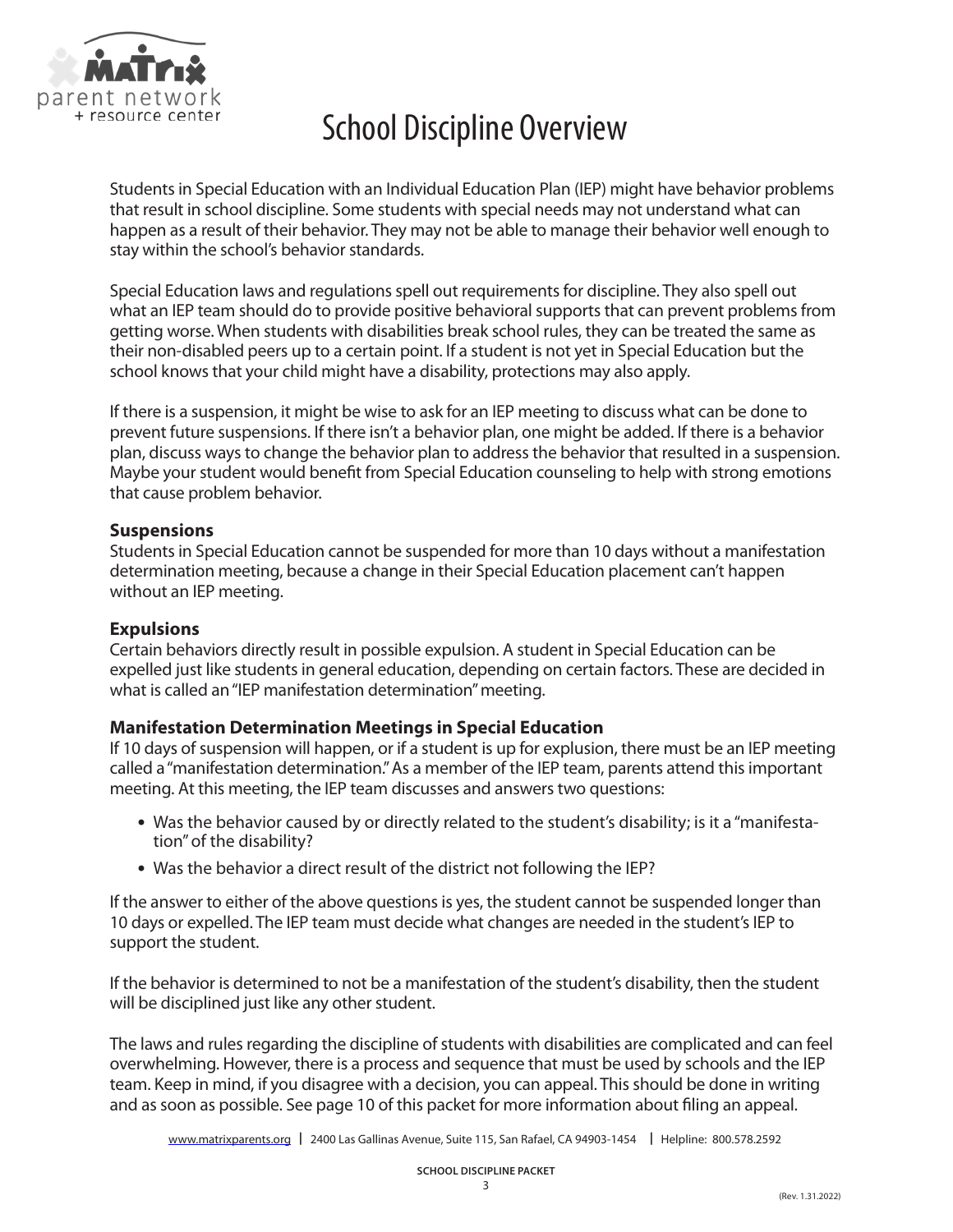

# Behavior and Special Education An Overview

When the behavior of a student with an IEP gets in the way of his or her learning or that of others, the IEP team must develop behavior goals, supports and services or a behavior plan. Behavior plans are not punitive. They are positive plans describing how the school will support positive behavior through instruction or changing the environment. Behavior plans also describe how often the behavior happens, how long it lasts, and how intense it is. Triggers for the behavior and the purpose the behavior serves also are described.

# **Examples of Behavior That May Get in the Way of Learning**

- **•** not completing assignments or turning in work
- **•** outbursts (talking out of turn, screams, swearing), aggression (pushing, kicking)
- **•** not being able to pay attention
- **•** poor attendance
- **•** leaving classroom/school without permission
- **•** using materials dangerously (putting chairs on tables, eating crayons)

### **What Can Behavior Be Saying?**

Understanding difficult behavior is challenging. Behaviors serve a purpose: to either avoid something or to get something. Because of disabilities, some students can't manage their environment without behavior issues. Challenges in the school environment may be academic work that is too hard or too easy, settings that are over-stimulating or under-stimulating, bullying, or peer pressure. Finding out what causes the behavior is key in deciding what skill instruction is needed to learn positive behaviors, or how the environment might be changed so the behavior is less likely to happen.

### **Levels of Support**

The team may first develop an IEP goal for the behavior. If the behavior continues even with the goal, then a Behavior Intervention Plan (BIP) is written. If behavior is serious and is getting in the way of progress with IEP goals, and behavior strategies already in the IEP have not worked, more must be done. A timely and appropriate functional behavior assessment would be next and information from that used to revise the BIP.

### **Link to Home**

When students are struggling with behavior at school, a coordinated plan for home/school communication is important. Provide incentives or ways at home to reinforce positive school days.

### **School Discipline**

When behaviors result in school discipline, Special Education regulations describe when and how students can be disciplined for their difficult behaviors. Adding or reviewing an existing behavior plan is key.

*NOTE: Special Education behavior plans are not behavior contracts, which are sometimes used in general ed; they tend to be punitive and put the responsibility on students to change their behavior on their own.* 

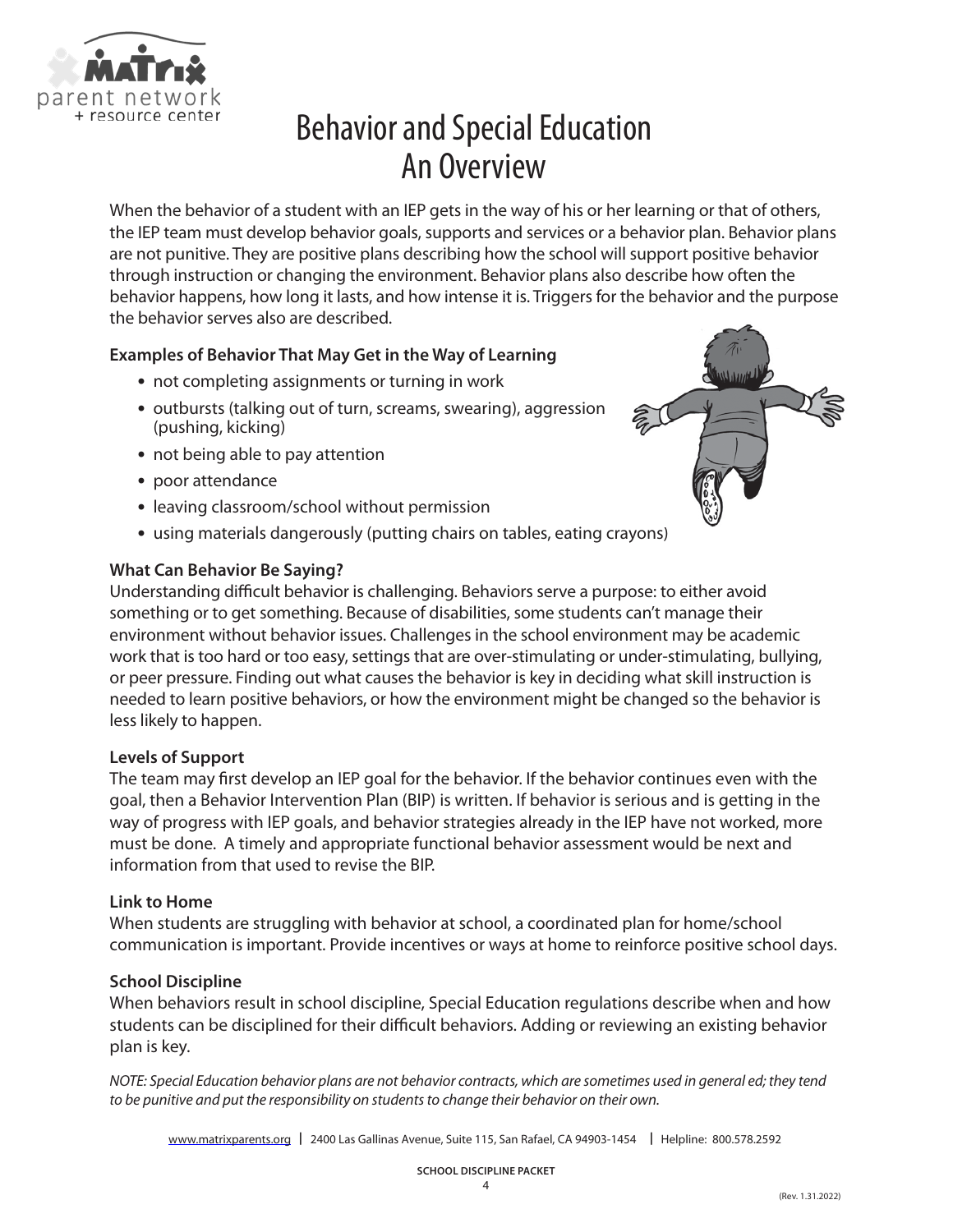

# School Discipline and Children Not Yet Eligible for Special Education

Students not yet in Special Education may, in some cases, still have the same protections as Special Education students. Protections apply if you can prove that the school district or local educational agency knew your student had a disability prior to the behavior. The district has knowledge if:

- **1.** the parent expressed concern in writing to school personnel that their child is in need of Special Education services; or
- **2.** the parent has requested an evaluation for Special Education eligibility in writing; or
- **3.** the teacher or other school staff expressed "specific concerns" about "a pattern of behavior" demonstrated by the child, and these concerns were expressed directly to the Special Education director or other supervisory personnel.

If you request that your child be assessed for Special Education eligibility after the conduct in question, that assessment must be expedited, but the student is to remain in the placement determined by school authorities, including suspension of services.

# Students with 504 Plans

Students protected under this law who violate school rules must be re-evaluated before "a significant change in placement" (removal from school for 10 days or more) due to their behavior. If the behavior is a "manifestation" of their disability, the appropriateness of the placement must be examined. If the behavior is not a "manifestation" of their disability, they may be expelled from school. Under federal law, educational services would not be required, but California law requires that all students who are expelled receive alternative educational services.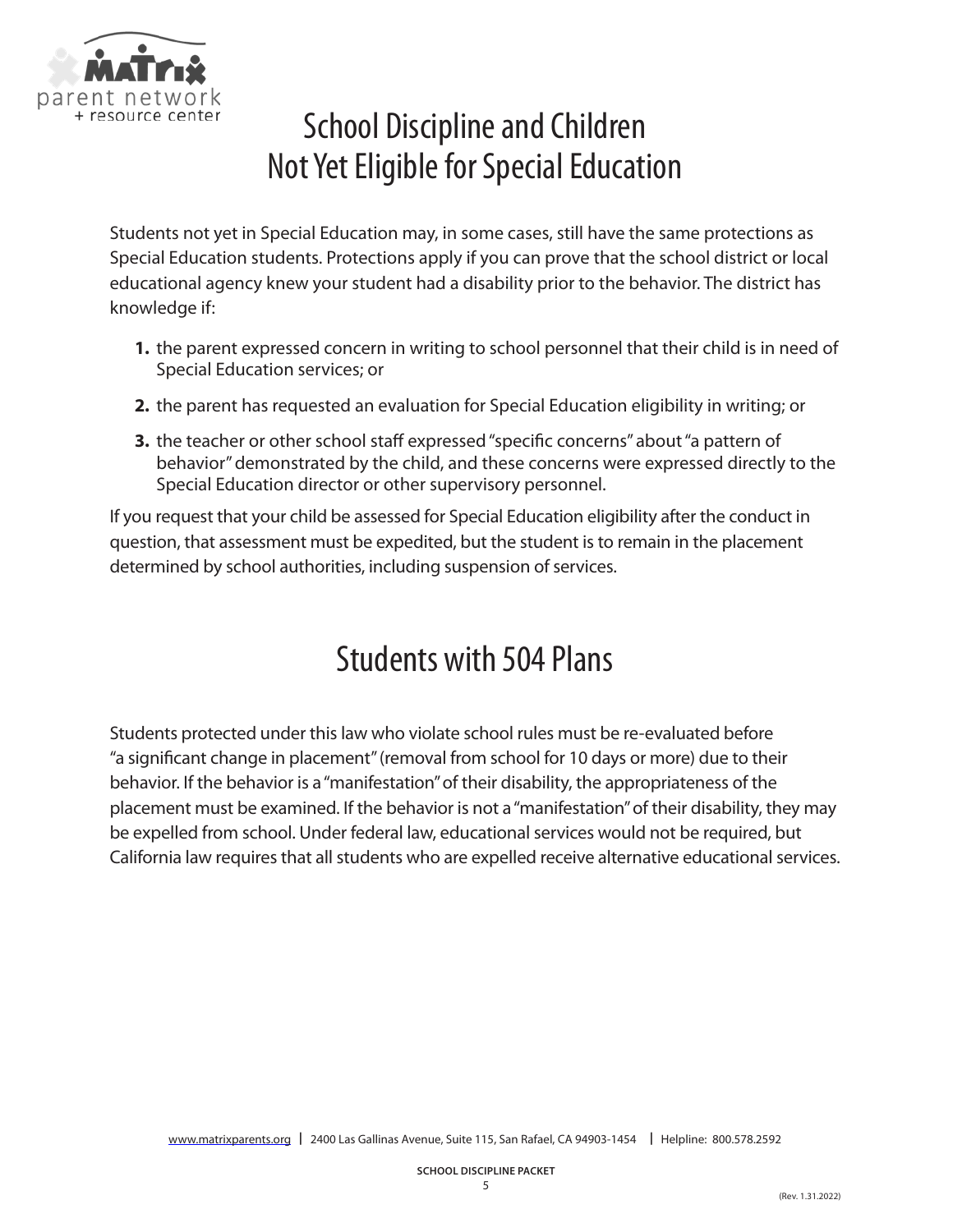

# What to Do — Suspensions, SARBs, Expulsions

# **CHECKLIST**

When your child gets in trouble at school, it is easy to feel overwhelmed, panicky, and desperate for answers. There are things you can do, and there is a sequence of events that must take place.

- $\Box$  First: Take a deep breath. Next, review this list of what you can do.
- □ Learn about the specific procedures for a student in Special Education.
- $\Box$  If your child is not receiving Special Education services and if your child has or may have a disability that is causing the problems, make a request to the school in writing to have your child assessed to see if he or she may be eligible for Special Education.
- $\Box$  Get a copy of your school district's suspension, SARB, and expulsion policies.
- ☐ Make sure you have a written document from the school about the disciplinary measure and that you understand the specifics of the behavior and discipline.
- $\Box$  If this is a suspension and your child has an IEP, immediately put in writing a request for an IEP meeting to discuss what should be changed in the IEP to support positive behavior. If there is a Behavior Support Plan (BSP) or Behavior Intervention Plan (BIP), the plan needs to be reviewed. Was the plan appropriate? Was it being implemented? If there isn't a behavior plan, ask for one in writing. Does your student need counseling as part of his or her IEP?

*NOTE: If a suspension results in your student missing 10 school days or more in a school year, the district must immediately schedule a special IEP meeting called a Manifestation Determination. Learn about this on page 10.*

- $\Box$  If this is an expulsion, learn as much as you can about your child's disability and the behavior that occured, so that at the manifestation determination IEP meeting (see page 9), you can actively discuss whether the disability had a direct relationship to behavior.
- $\Box$  Does your child understand the school rules? If your child has an IEP, that question should be asked and answered on the IEP document.
- ☐ Talk through the situation with others who have experience in this area. Matrix Parent Advisors are one source of help.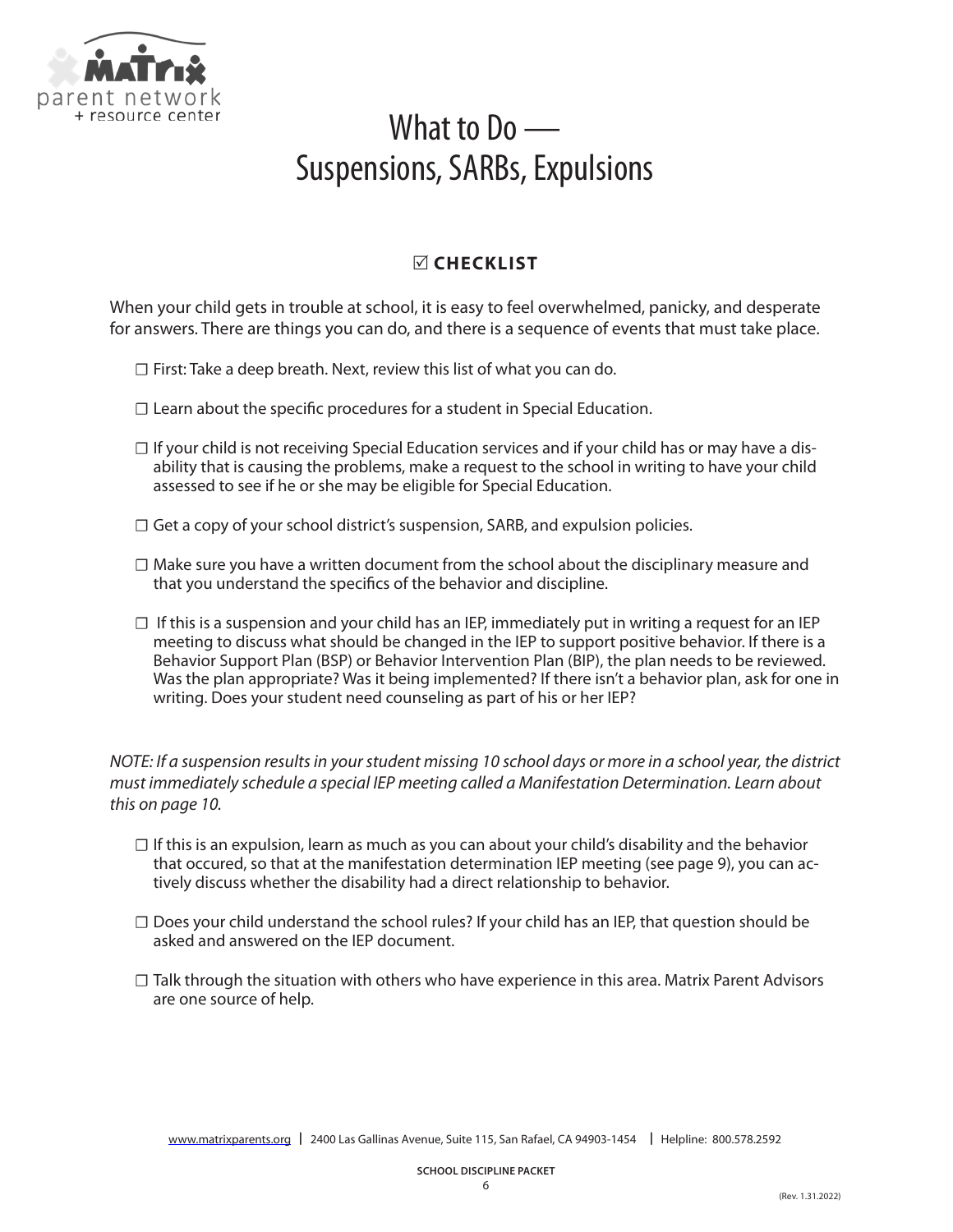

# Suspensions

Students with disabilities are generally treated the same as other students when they violate school rules. The difference is that students with an IEP (and sometimes students who may be eligible for an IEP) have limits on how many days they can be suspended before legal safeguards and protections are triggered, such as:

- **•** During the first 10 days of suspension, the student is not entitled to instruction, either as a general education or Special Education student.
- **•** In California, no student can be suspended for more than 20 days without instruction.
- **•** A student with an IEP may not be suspended or removed from school for more than 10 consecutive school days, and sometimes 10 cumulative school days, without a "manifestation determination" IEP meeting to decide if the behavior is related to the student's disability (a "manifestation" of the disability).
- **•** If a student with an IEP is suspended for longer than 10 school days, the school must give educational services to provide "a free, appropriate public education," even if the student is not in his or her current IEP placement.
- **•** Being repeatedly suspended for the same or similar behavior may be a pattern of behavior. Those suspensions may be considered a change in the student's placement which requires an IEP manifestation determination.

*NOTE: In the case of both suspensions and expulsions, these are to be used only when "other means of correction fail to bring about proper conduct" [California Ed Code sections 48900.5 and 48915(b)(1)]. Mandatory expulsions are required when the behavior involves firearms, brandishing a knife, selling controlled substances, sexual assault or battery, or possession of an explosive. Mandatory suspensions and recommendation for expulsion are required for possession of a firearm, brandishing a knife, selling of controlled substances, sexual assault, and possession of an explosive.*

# **Length, Types and Location of Suspensions**

- **•** A teacher, principal, or superintendent may suspend a student for any offense that is listed in the California Education Code (Section 48900).
- **•** A teacher may suspend a student for no more than two days.
- **•** Suspension by a principal requires an informal conference with the student within two days of the suspension. Every effort must be made to notify the parent at the time of the suspension. Schools have their own policies on having parents at the conference.
- **•** Suspensions longer than five days require the superintendent to decide that the student is a danger or a threat of disruption.
- **•** "In school" suspension is considered a day of suspension if it consists of simply sitting in the principal's office. However, if the student receives instruction as listed in an IEP, but in a different location, it is not a day of suspension.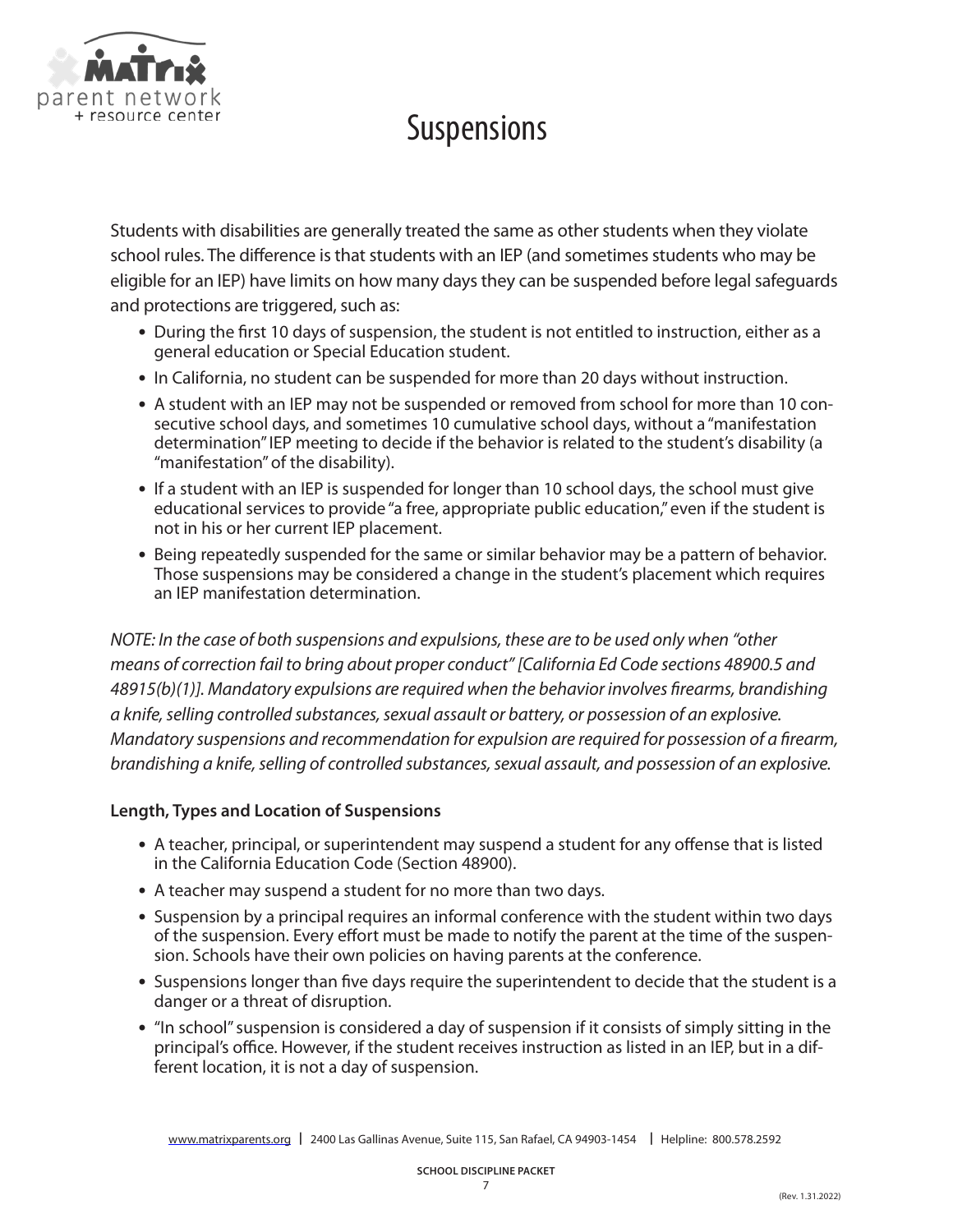

# School Attendance Review Board (SARB)

When students are absent or tardy for a certain number of school days, a district can make a referral to School Attendance Review Board (SARB) and require you to attend a meeting. SARB is how California school districts make sure that the law of mandatory school attendance is followed. Students with special needs can sometimes have challenges that result in absences or tardiness: depression, school phobia or school refusal due to anxiety, the desire to avoid bullying, difficulty waking up in the morning due to sleep problems or medication, or time management problems. It is important to address any problems early before a SARB referral.

- **•** If a medical condition is the reason, a letter from a physician documenting this is critical. Medical conditions include mental illness.
- **•** Home-Hospital instruction can be put in place based on a decision by the school after reviewing information by medical professionals
- **•** If a parent is considering keeping a student home from school due to a situation at school, inform the school in writing of the situation, ask for a meeting to address the concerns, and make every effort to support your child in getting to school.
- **•** For a student in Special Education, have an IEP meeting to discuss changes in the IEP. These might include adding a nurse to the IEP team, revising the IEP to include a behavior plan, adding counseling as a related service, or specifying accommodations for a temporarily shortened day until the situation improves.
- **•** If a student does not have Special Education or a 504 plan and you suspect a disability that you think is getting in the way of school attendance, put in writing your request for an assessment to determine if your student may be eligible *(refer to our Assessments packet).*

If a SARB is being considered and your student has an IEP, immediately put in writing a request for an IEP meeting. The IEP team must determine that attendance concerns are not part of the student's disability before making a referral.

If you have a notice to attend a SARB meeting, gather your documents that explain the absence, why your student's special needs are getting in the way of school attendance, and your efforts to resolve this.

At the SARB meeting, after considering the evidence and talking with you and your student, the board will decide what steps are needed. This might be a referral to community resources such as counseling, or a warning with requirements to avoid further truancy. Actions can be mandated: referral to probation or the district attorney, or assignment to a school that is tailored for students with attendance and other behavioral problems. If your student has an IEP, and a change in placement is being considered, a manifestation determination IEP meeting must be held.

*Learn more about SARBs through the link to the CDE website provided on the Resources page of this packet.*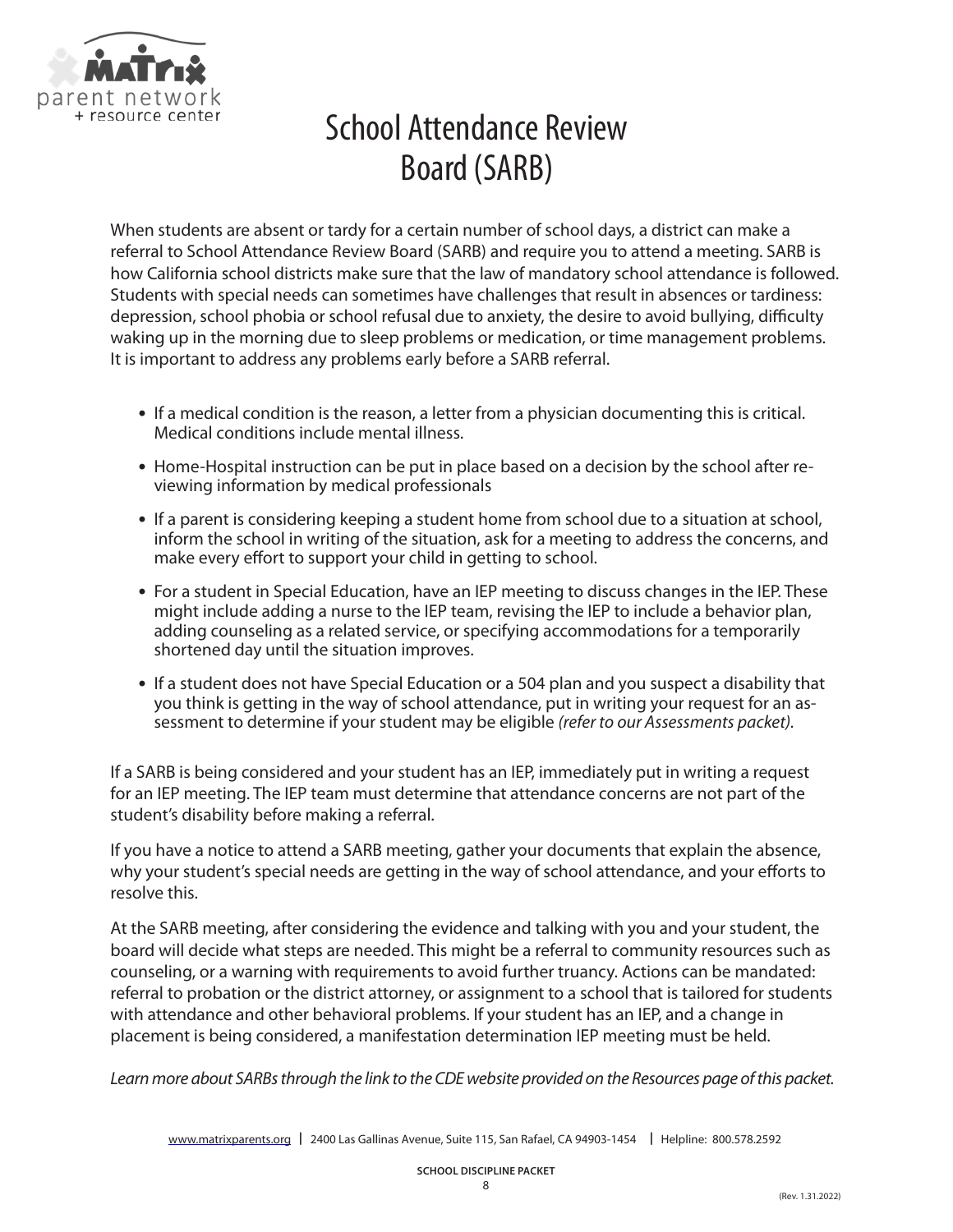

# **Expulsions**

The legal procedures for expulsions are quite detailed. Here are a few notes:

- **•** Only a school board can expel a student, although the board may appoint an administrative panel or hire a hearing officer to hold the hearing where evidence is presented by the school and by the student.
- **•** When a district decides to expel a Special Education student, the rules regarding manifestation determinations apply. An IEP team manifestation review meeting must be held within 10 days. The team considers any relevant information in the student's file, including the IEP, teacher observations, and any relevant information provided by the parent. The team decides whether:
	- **1.** the behavior was caused by, or had a direct and substantial relationship to, the child's disability; or
	- **2.** the behavior was the direct result of the district's failure to implement the IEP, including a behavior support plan.
- **•** While waiting for the expulsion proceedings, on the 11th day of a student's removal from school, educational services must be provided in order to allow the student to progress in the general curriculum and make progress toward achieving their IEP goals.
- **•** An expulsion hearing is to be held within 30 school days of a decision by the school principal that an expellable offense has been committed and the school wishes to move forward with expulsion.
- **•** The school board must have a policy and rules on the expulsion process (how the expulsion hearing is conducted) that conform to the law described in California Education Code sections 48900 and forward. Read your school board policy!
- **•** A school board may, after voting to expel a student, suspend the expulsion with conditions that the student must follow. Sometimes arguing for a suspended expulsion can satisfy the district need for a serious consequence while addressing student needs for appropriate services.
- **•** A school board decision can be appealed to the County Board of Education within 30 days of the expulsion order.

*NOTE: In the case of both suspensions and expulsions, these are to be used only when "other means of correction fail to bring about proper conduct" [California Ed Code sections 48900.5 and 48915(b)(1)]. Mandatory expulsions are required when the behavior involves firearms, brandishing a knife, selling controlled substances, sexual assault or battery, or possession of an explosive. Mandatory suspensions and recommendation for expulsion are required for possession of a firearm, brandishing a knife, selling of controlled substances, sexual assault, and possession of an explosive.*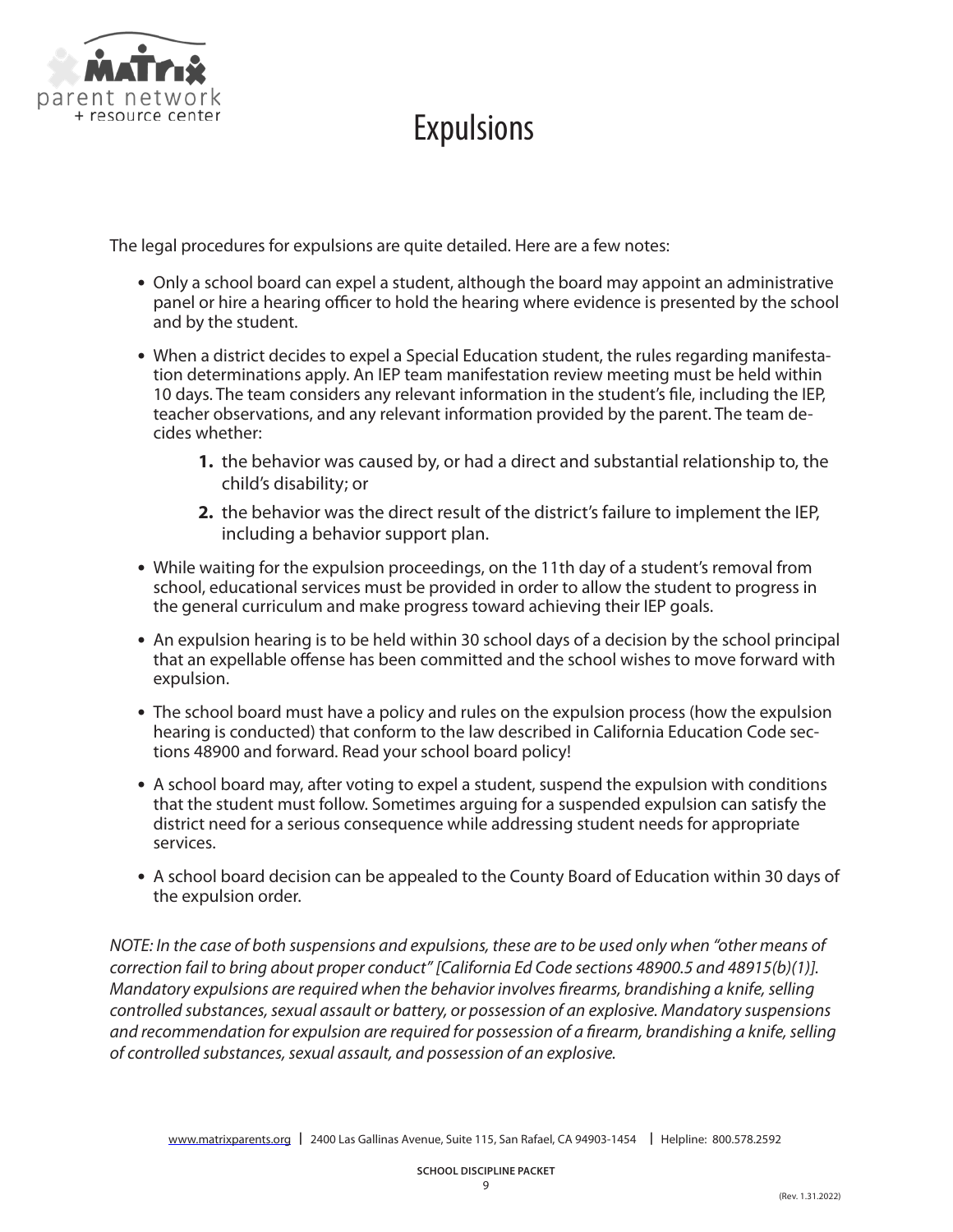

# Manifestation Determination IEP Meeting

Within 10 school days of a suspension of a student who is being considered for expulsion — or if the student has been suspended for 10 days — the IEP team, including the parent, must meet and review all information to decide:

- **1.** "If the behavior was caused by or had a direct and substantial relationship to, the child's disability; or
- **2.** If the behavior was the direct result of the school not implementing the IEP."

If the IEP team finds that either of the above is true, the behavior is considered a manifestation of the child's disability. A student then should not be punished for his or her disability and will *not* be disciplined in the same manner as a student in general education.

### **IEP team decision:** *Not* **a manifestation of the disability**

The student can then be disciplined as a non-disabled student — even if you disagree — unless you appeal.

**Filing an appeal:** If you disagree with a determination by the rest of the IEP team that the behavior was *not* a "manifestation" of your child's disability:

- **•** State your disagreement on the manifestation IEP form.
- **•** Appeal the decision quickly.
	- » Note your disagreement in writing, definitely before the district school board's administrative panel or the board's own expulsion meeting.
	- » The school needs to give you information about how to file the appeal.
	- » An expedited due process hearing will be scheduled. A state administrative hearing officer will hold a hearing. The hearing is to be "expedited," or held within 20 school days of your request.

### **IEP team decision: Yes a manifestation of the disability**

The IEP team must do the following:

- **•** conduct a functional behavioral assessment (unless one has already been done) and put in place a behavioral intervention plan.
- **•** review and revise, if needed, a behavior intervention plan that was in place when the behavior took place.
- **•** return the student to the placement from which he or she was removed (except under special circumstances). If the parent and district agree, the placement can be changed as part of the behavior intervention plan.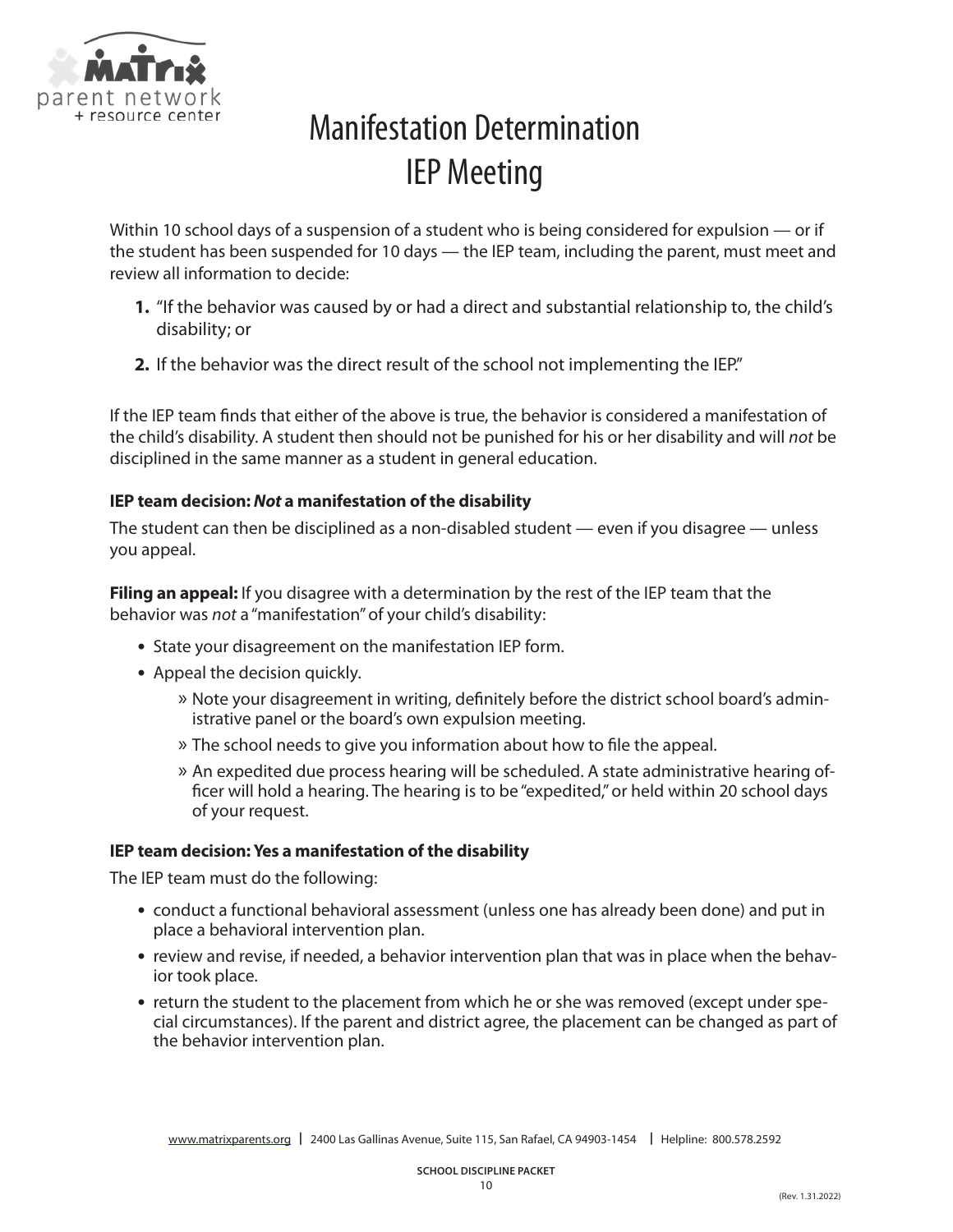

# Manifestation Determination IEP Meeting

### **Special Circumstances**

Students may be removed by school staff to an appropriate Interim Alternative Educational Setting (IAES) for not more than 45 school days without regard to whether the behavior is a manifestation of the disability, if the student:

- **1.** carries a weapon to or possesses a weapon at school, on school premises, or to a school function.
- **2.** knowingly possesses or uses illegal drugs, or sells or solicits the sale of a controlled substance, while at school, on school premises, or a school function.
- **3.** Inflicts serious bodily injury upon another person while at school, on school premises, or at a school function.